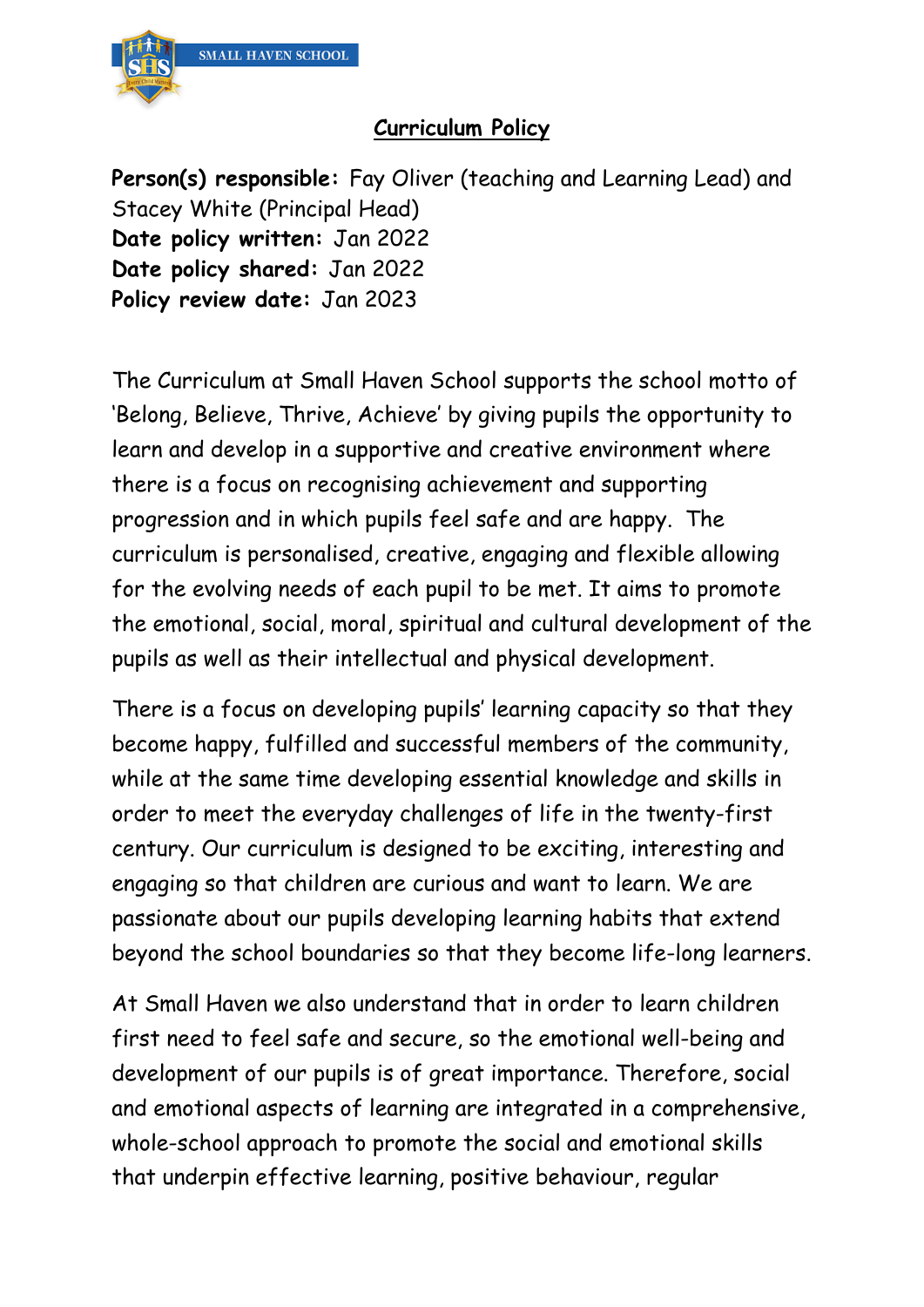

attendance and the emotional health and well-being of all who learn and work in the school. We also support children individually with the 'Thrive approach' programme to address their personal social and emotional developmental needs.

Our pupils all have an Education, Health, Care plan to support their special educational needs including ASD, ADHD, ODD, SLCN, Mild learning difficulties and Social, Emotional and Behavioural needs. In addition to the academic curriculum, the timetables provide opportunities for pupils to participate in therapy sessions with Speech and Language Therapists if and when required.

We know that our pupils with autistic spectrum disorder are happiest and achieve most when their routine is clear and when their learning opportunities build on their particular skills and talents. To this end, we tailor the curriculum to help pupils make progress in a way that best suits them.

### Aims:

• Pupils build confidence as learners and develop a love of learning.

• Pupils make progress against SMART personal targets (Personal Learning Intention Maps-PLIMS).

• Pupils have opportunities to participate in a range of enrichment activities within, and beyond, the curriculum, via a variety of sporting activities and by visiting places of interest including Forest School and a Residential Activity Week for KS3 and KS4.

Pupils develop reading skills through phonics based reading scheme.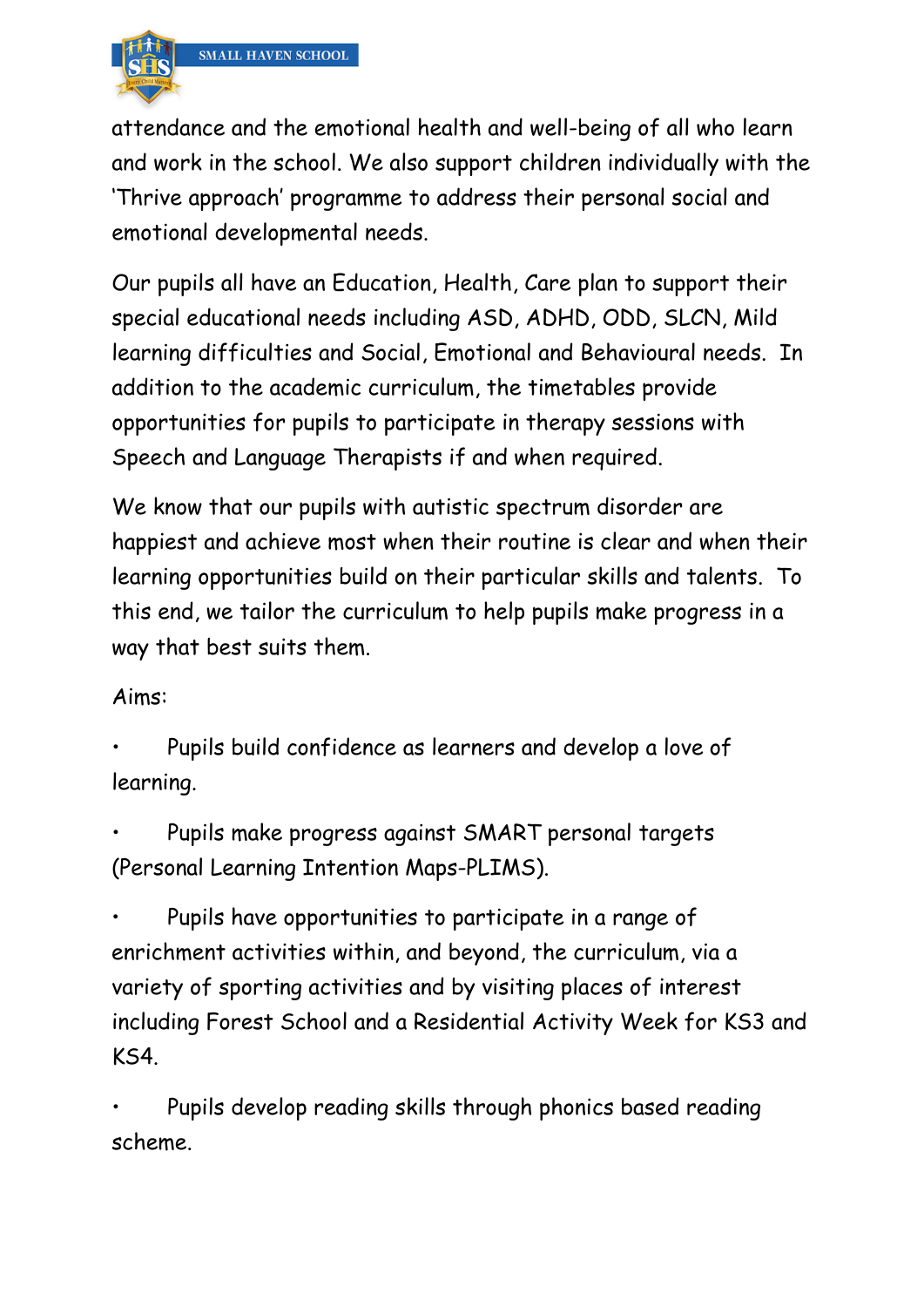

• Pupils develop skills for independence.

• Pupils develop computing skills so that they are digitally literate and able to participate fully in the modern world.

• Pupils develop a greater awareness of their local community and make a positive contribution.

• Pupils learn a range of skills for life beyond school.

# **Curriculum Overview**

The school is committed to providing a broad and balanced curriculum for all pupils.

Pupils in Key stages 1 – 3 are taught from the National Curriculum. English, maths, science, computing and PHSE are all taught discreetly, other subjects are taught through topic based curriculum to help immerse children in their learning.

In KS4 and sixth form, students will be supported in further developing their skills in the core subjects of Maths and English (functional skills Entry Level 1-3, level 1 & level 2/GCSE). Students will take part in the Crest Awards for science. Essential computing skills will be embedded across the curriculum. There is an extensive focus on PSHE, emotional development and bespoke life skills. Alongside this, students will have the opportunity to gain accreditations in a range of BTEC programmes. The Arts award qualification is also available for students pursuing a creative pathway (Level 1: bronze- Level 3: gold).

Secondary students have regular careers advice and take part in work experience. The level of support provided is dependent on the need of the student.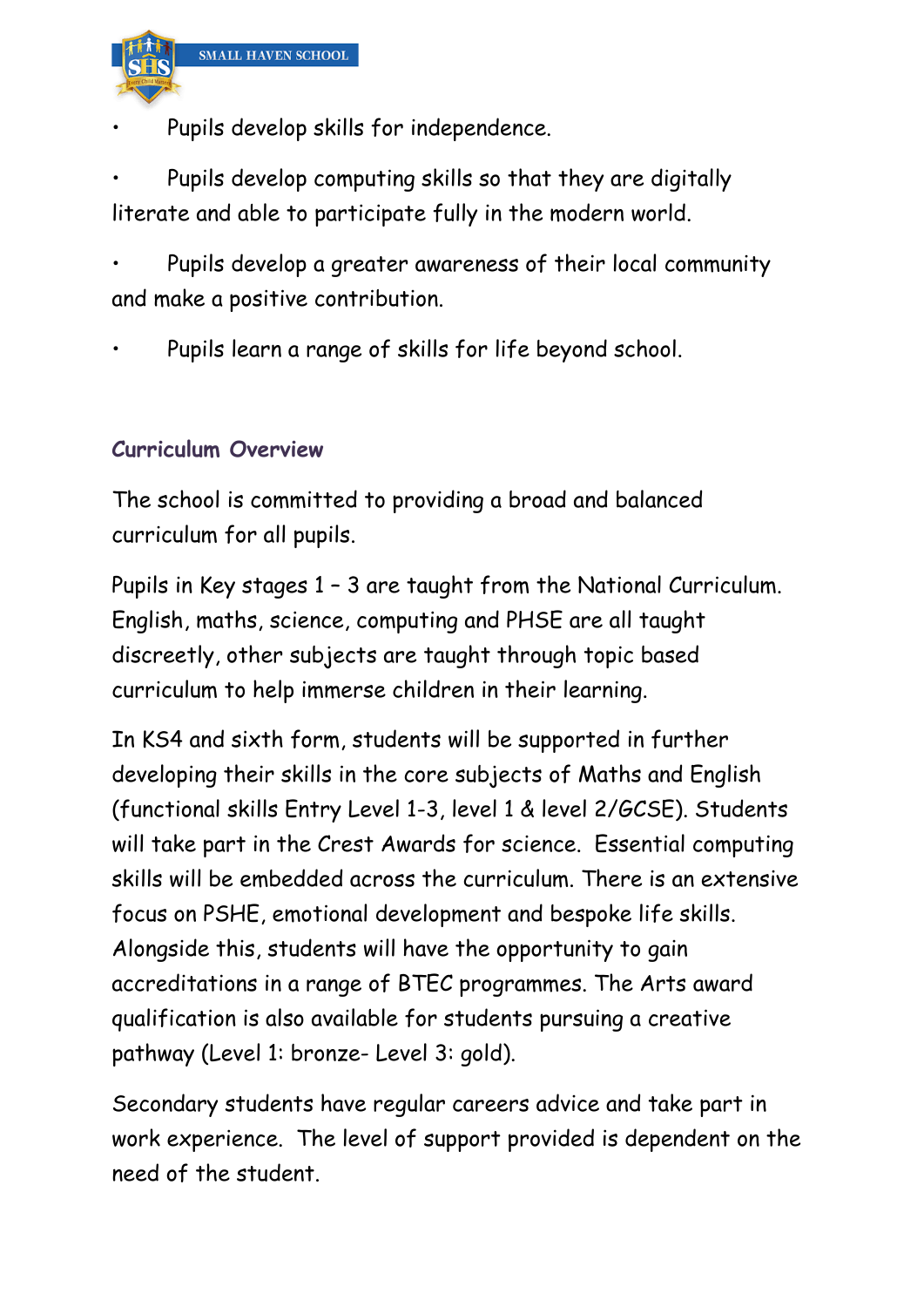

# **English**

English is taught discretely and forms part of the pupils' daily routine.

Pupils' reading skills are developed by the use of the Bug Club phonics scheme. Children have access to real and online books, with activities that run alongside these. Project X Oxford Reading Scheme books are also used to provide a structured age appropriate and engaging guided reading and individual reading scheme to support reading and comprehension skills across the school.

The children are given opportunities to take part in English competitions, for example a poetry writing competition, and the chance to celebrate in worldwide and National special days such as Book Day.

# **Maths**

Maths is an essential life skill that is taught throughout the school.

Throughout the school, the White Rose project is used to provide suitable level work for all children. Pupils' have opportunities for multi-sensory learning within maths, with the use of maths manipulatives and online resources to support them.

### **Science**

At Small Haven School every pupil is entitled to a broad, balanced and enriched curriculum through which their scientific skills will be developed. The skills developed in science provide pupils with the tools for exploring, investigating and understanding the world – enabling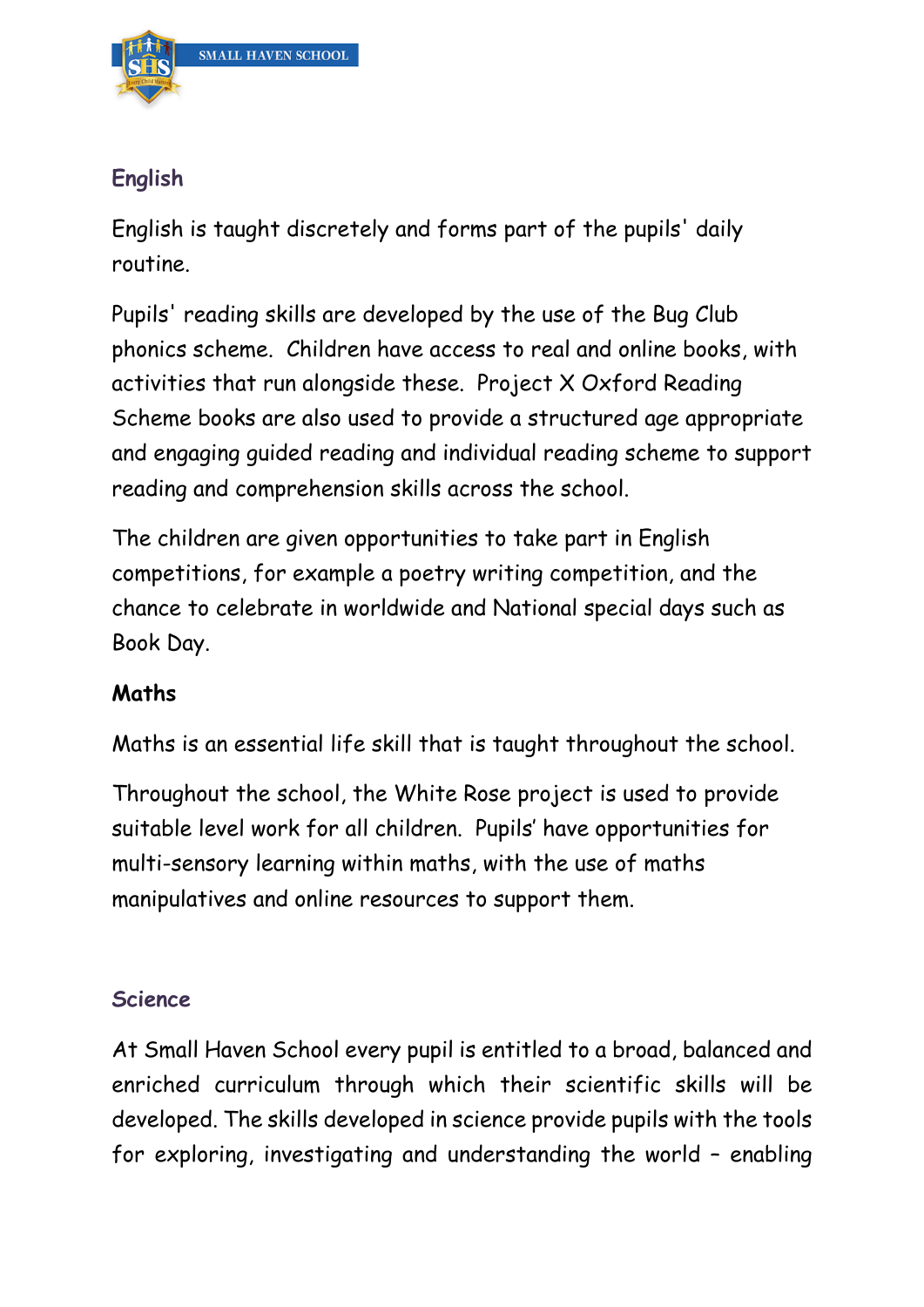

them to lead a life after school which is as independent as possible. All pupils in Key stages 1 – 3 will have the opportunity to experience and engage in all areas of science appropriate to their individual developmental needs. The school aims to teach and support each pupil by understanding their unique view point on how they see the world, and how they think and learn.

In Key Stage 4 the pupil's use the Crest Awards to give them the opportunity to study real life STEM projects. The awards include Bronze, Silver and Gold and the students are matched to the correct for level to study.

# **Computing**

Computing skills are essential for modern day life, therefore, it is embedded across the curriculum to facilitate cross-curricular learning and application of skills. At Small Haven School, we recognise that pupils are entitled to a broad and balanced computing education with a structured, progressive, approach to the learning how computer systems work, the use of IT and the skills necessary to become digitally literate and participate fully in the modern world. Each pupil has their own individual laptop to facilitate this learning.

#### **Topic Based Curriculum**

In Key stages 1 – 3 children are taught using a topic based curriculum. This allows teachers to plan lessons that fully develop a subject and allow children to make better connections with the world. Within this, children are taught: history, geography, art, design technology, music and RE.

### **Learning for Life (PSHE) and SMSC**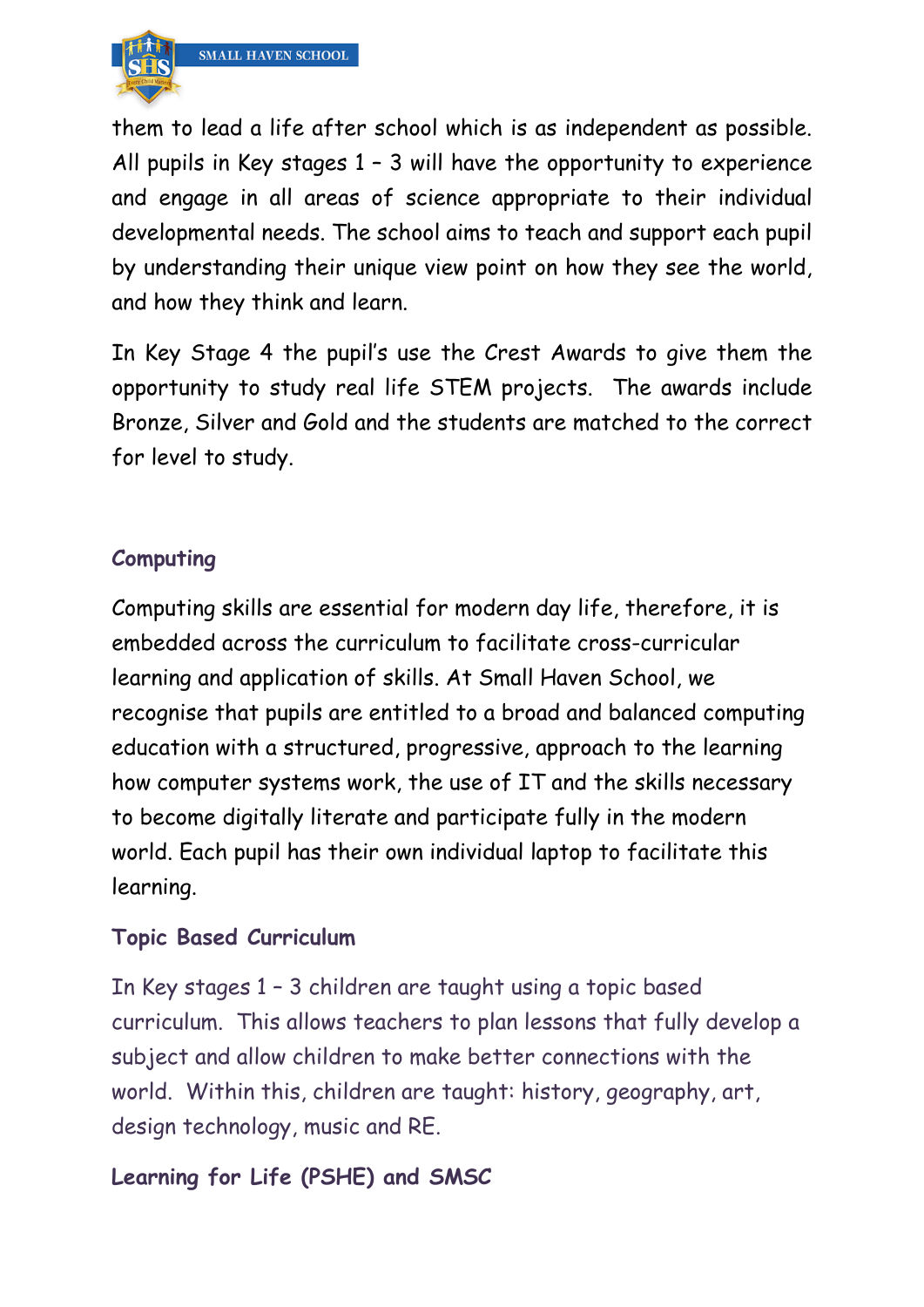

Learning for Life (PSHE) is a timetabled session with each session having a different focus.

An annual plan of significant dates in the religious and cultural calendar ensures that there is a focus, through assemblies and PSHE lessons on important cultural and religious festivals and commemorative days.

The development of social and communication skills is also a key part of the PSHE/SMSC curriculum and delivered through class and whole school assemblies. There is also a particular focus on building pupil awareness and resilience in relation to keeping themselves safe.

# **Sex and Relationships Education**

Sex and Relationships Education is taught in PSHE lessons at a level appropriate to the level of understanding of the young people.

Parents may request that their child is excused from Sex Education.

### **Religious Education and Collective Worship**

Religious Education themes and topics are covered in lessons as well as through assemblies and Learning for Life (PHSE).

Though the school is based on Christian values, pupils of any faith and those of no faith are encouraged to value everyone and their beliefs equally. Shared assembly times focus on celebration and the worth-ship of all of those within the school community, our aim is:

- To show interest in and concern for members of the school community
- To celebrate special occasions together
- To show concern for the daily happenings in school life, the local community and wider world
- To share appreciation of worthwhile activities undertaken by groups within the school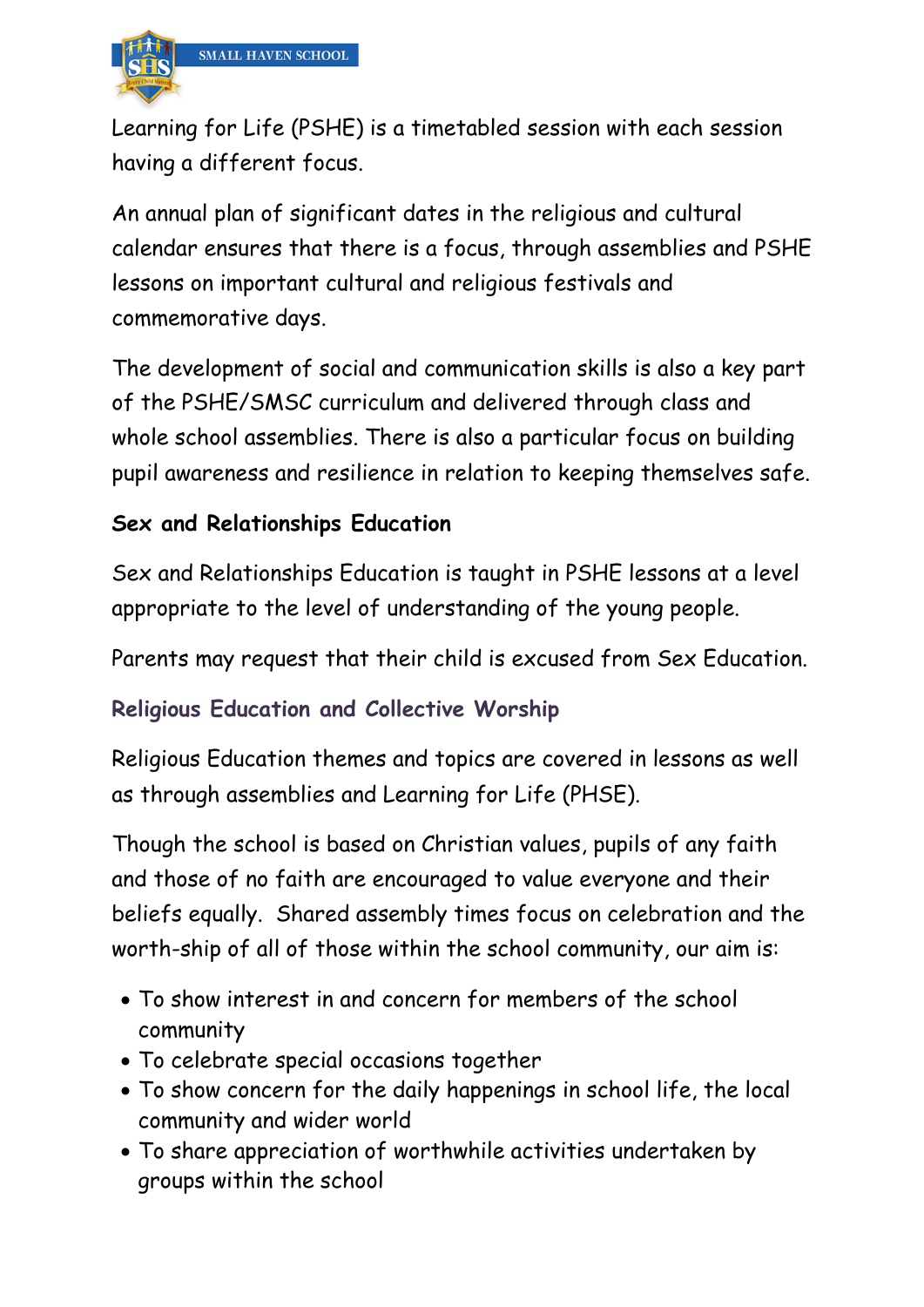

• To reflect upon dimensions of human life, the wonderful, beautiful, joyful, heroic, humorous, tragic, ugly, sorrowful, solemn

Parents have the right to withdraw their child from Religious Education and/or Collective Worship.

# **Cultural Awareness Days**

One day every term the pupils take part in a Cultural awareness day. On this day a country is celebrated and the pupils learn about the history of the country, religion, traditions and language.

# **Enrichment Opportunities, SMSC and Fundamental British Values**

The curriculum is significantly enhanced by our 'Enrichment' programme which promotes our Spiritual, Moral, Social and Cultural (SMSC) values.

**Spiritual:** Explore beliefs and experience, respect values, discover oneself and the surrounding world; use imagination and creativity; reflect. Examples at Small Haven include special Whole School Assemblies such as Harvest Festival, Christian festivals celebrated such as Easter and Christmas, annual Christmas Carol Concerts, other religious festivals celebrated such as Diwali and visits to religious buildings.

**Moral**: Recognise right and wrong; understand consequences; investigate moral and ethical issues; offer reasoned views. Examples include whole school assemblies, charity events, PSHE & question time lessons, citizenship, bullying and learning right from wrong alongside participating in 'Anti-bullying Week' and interacting with visitors such as the Police and Fire Service.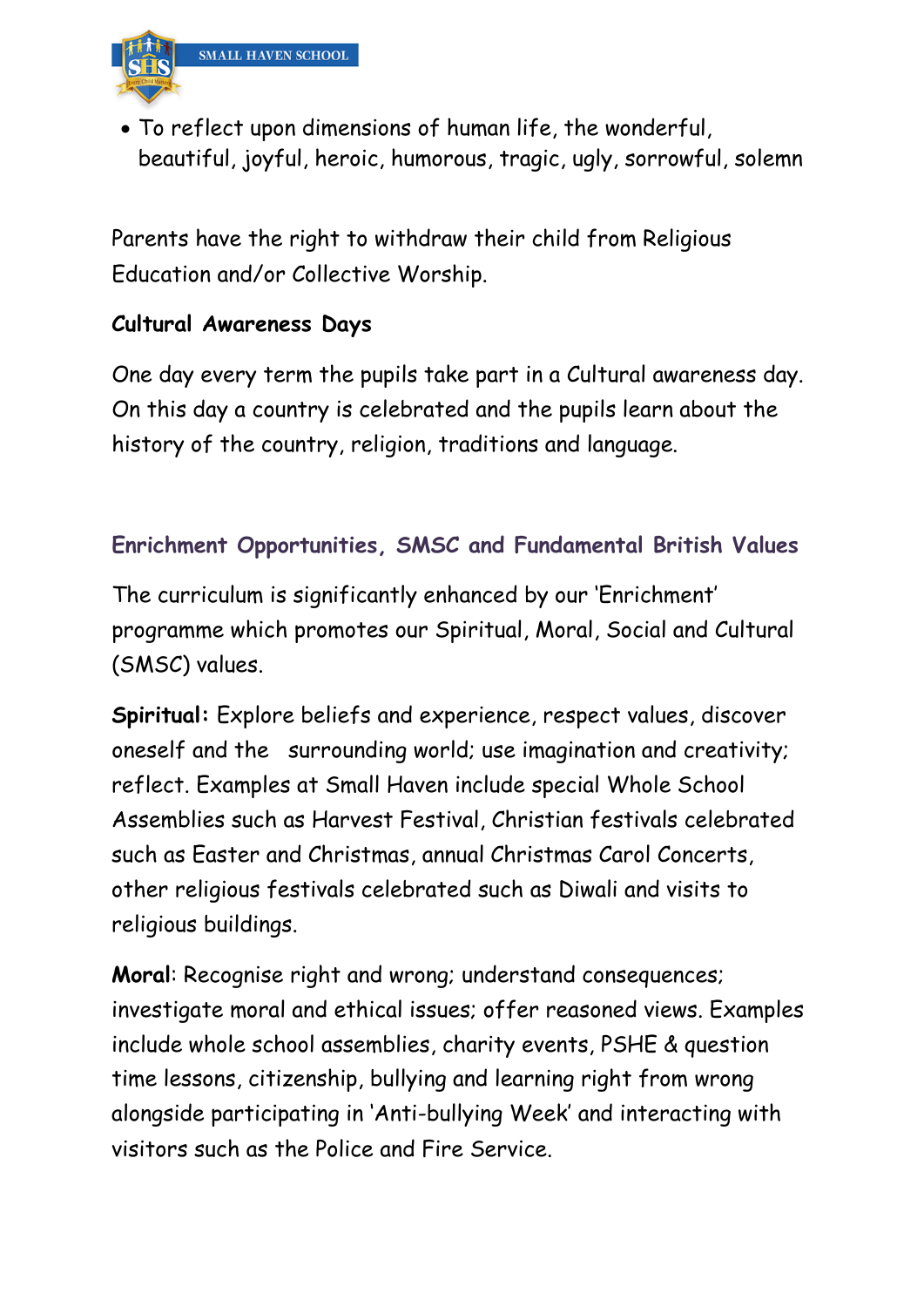

**Social:** Use social skills in different contexts; work well with others; resolve conflicts; understand how communities work. Examples include PSHE lessons, forest school, lunchtime clubs, house games, trips to the local community and fund raising for charities, singing in residential homes, as well as offsite visits and residential trips. Pupils partake in weekly social skills groups to develop communication and team building skills.

**Cultural:** Appreciate cultural influences; participate in culture opportunities; understand, accept, respect and celebrate diversity. Examples include national events and celebrations such as The Royal Wedding, international events such as the Olympics, national charity events such as Red Nose Day as well as visits to art galleries, theatres and places of worship. In addition pupils participate in onsite social and cultural awareness events.

# **Fundamental British Values:**

Schools also have a duty to promote Fundamental British Values. The 'Promoting Fundamental British Values as part of SMSC in Schools' document (DfE, 2014) states that through ensuring pupils' SMSC development, schools can also demonstrate they are actively promoting the fundamental British values of:

- Democracy
- The rule of law
- Individual liberty
- Mutual respect and tolerance of those with different faiths and beliefs and for those without faith.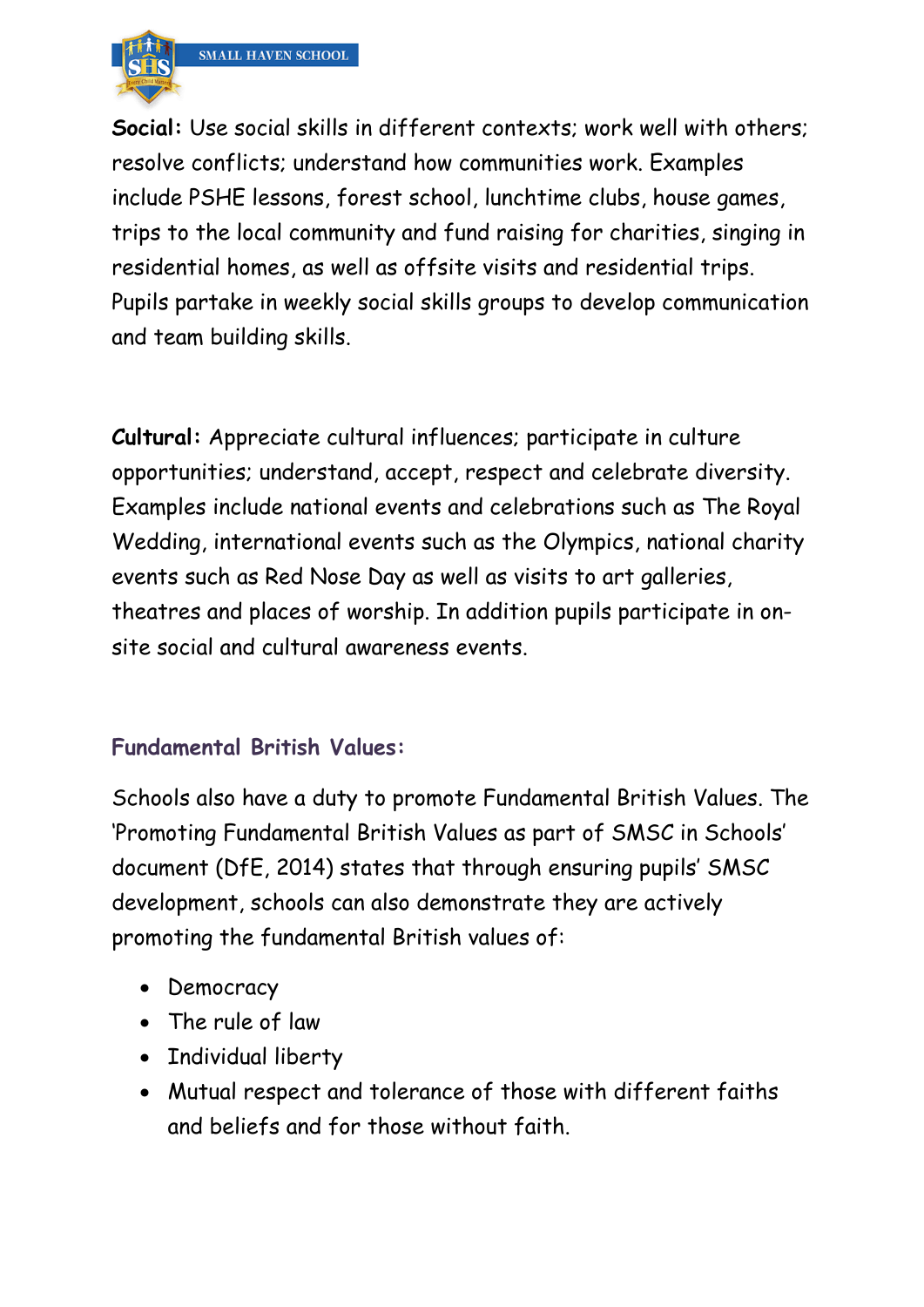

British values and SMSC are an integral part of the school ethos and Whole School Curriculum and are particularly highlighted within whole school assemblies/events and the learning for life, PSHE and Religious Education programmes.

### **Enrichment:**

The curriculum is enriched by educational trips and visits, local community links and opportunities within the timetable to engage with new experiences, for example: Theatre trips, music workshops, Arts Award and annual Art Exhibition in a local gallery, educational visits and we welcome visits from occupational and educational groups to further enhance the pupils learning and enjoyment. The school has a house team programme that promotes healthy competition and development of communication and team work skills as pupils compete in both sporting and non-sporting activities. The school 'student council' offers pupils the opportunity take up positions of responsibility and affect positive change within the school.

### **Personalised Curriculums**

We ensure that the curriculum is relevant and appropriately differentiated to meet the varied needs of pupils providing a progression of experience and challenge.

Programmes are personalised to each pupil's requirements, reflecting their Outcomes as specified in their Education, Health and Care Plans. EHCP outcomes feed into small stepped SMART targets as outlined in the pupil's Personalised Learning Intention Maps (PLIMS). Class teachers incorporate class based interventions in relation to literacy and numeracy, and will differentiate all subject based long-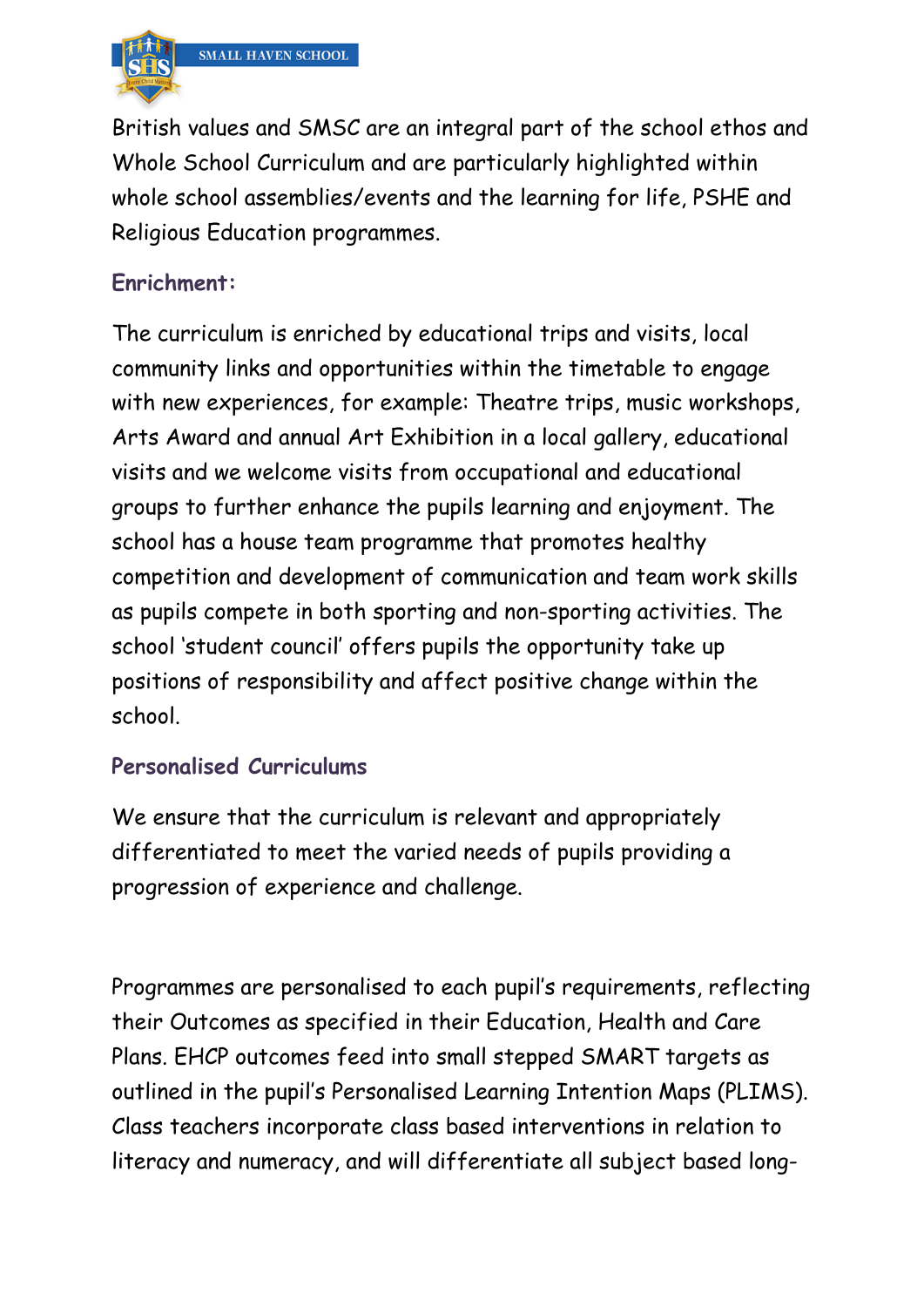

term plans accordingly for the pupils in their class. These are reviewed and updated regularly.

Some pupils may, in addition, follow additional programmes specific to their needs such as participating in literacy and numeracy interventions, O.T. based sessions such as Sensory Circuits and Clever Hands, Speech and Language Therapy programmes, ASD specific strategies such as Lego Therapy, as well as personal, emotional, and social skills interventions such as 'Thrive,' 'Drawing and talking,' and 'Talk Time'.

#### **Accreditations:**

We feel passionately that we continually prepare our pupils for both the next stage of their school careers and ultimately for life.

With this in mind we have been developing our offer of accredited outcomes for pupils, ensuring we are offering a broad range that accredit the excellent progress our pupils make and celebrate their individual areas of strength. Decisions regarding entries and levels for pupils are made on an individual basis, ensuring we offer an achievable pathway to gain outcomes that sensitively and realistically stretch and challenge our pupils. On occasions this can mean a stepping stone approach to qualifications which boosts confidence and offers a motivating, tangible award to continue on the pathway to further success. Qualifications are offered in English and Maths (Functional skills, GCSE level), Science Crest awards, a wide range of BTEC programmes and the Arts Award.

### **Responsibilities:**

Class teachers are responsible for:

- Medium and short term planning
- differentiation to meet the individual needs of pupils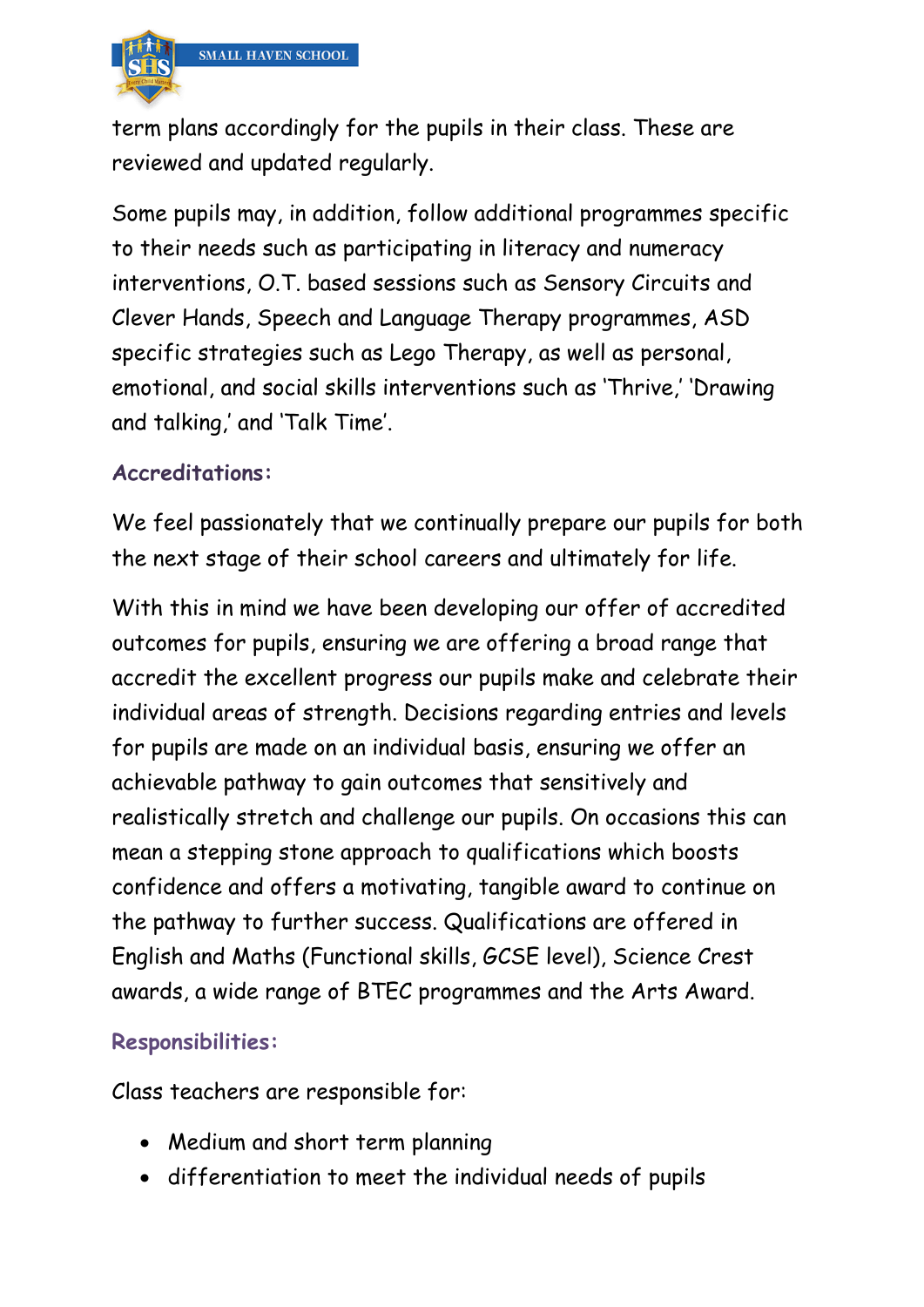

- summative and formative assessment
- using a range of teaching and learning strategies, techniques and resources
- directing the work of Teaching Assistants
- attending and contributing to training and meetings as requested

# **Monitoring and Evaluation:**

The Principal will co-ordinate the monitoring system alongside the teaching and learning leads with all teachers. This will include:

- auditing planning
- moderating assessment data
- analysing progress data
- observing lessons
- learning walks
- curriculum development and planning
- considering training/workshop opportunities with specific focus.
- The timetable and Curriculum are reviewed annually to ensure compliance with current relevant legislation and guidance and taking into account best practice within special needs education.

#### **Resources:**

Resources are allocated in line with the priorities indicated in the School Development Plan and in response to the needs of the pupil's development and progress.